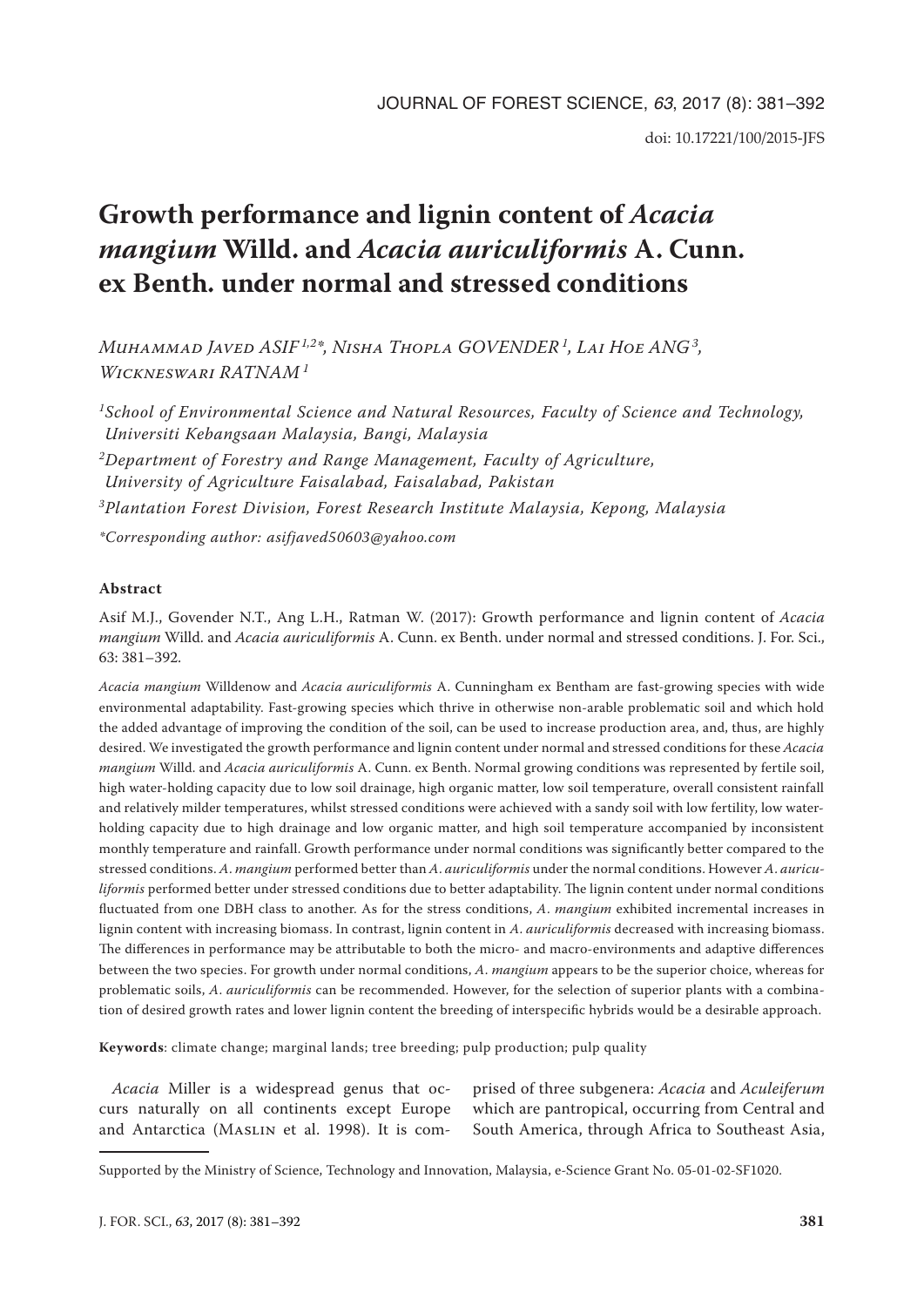and *Phyllodineae* which occurs primarily in Australia (Ross 1981). Over 1,200 species have been described, 955 of which are confined to Australia (Maslin et al. 1998).

Commercial plantations have been developed for the tropical species *Acacia mangium* Willdenow, *Acacia auriculiformis* A. Cunningham ex Bentham, *Acacia crassicarpa* A. Cunningham ex Bentham, and the temperate species *Acacia melanoxylon* R. Brown, *Acacia saligna* (Labillardière) H.L. Wendland, and *Acacia mearnsii* De Wildeman (Doran, Turnbull 1997), from the subgenus *Phyllodineae*. *Acacia arabica* (Lamarck) Willdenow and *Acacia senegal* (Linnaeus) Willdenow, from subgenus *Acacia*, have also been established in plantations (CABI 2000). Acacias are legumes (subfamily *Mimosoideae*) that form symbiotic relationships with nitrogen-fixing bacteria of the genera *Rhizobium* and *Bradyrhizobium* (DOYLE 1994) that enable them to grow in problematic soils. They also play an important role in soil improvement and are widely grown for soil rehabilitation, amenity planting and fuel wood. The seeds of many species are used as a rich source of vegetable protein (Maslin et al. 1998). An ever-increasing demand for paper combined with a declining fibre supply from the forests of the world is forcing the pulp and paper industry to find viable fibre sources to supplement forest-based resources. Today, a large amount of paper is produced from various annual plants (non-wood fibres) in developing countries where forest resources are limited. However, wood pulp is still needed for efficient pulp processing (Jahan et al. 2008). Natural forestland is decreasing rapidly because of competition with other land uses and deforestation. Thus, it is becoming difficult to continuously supply pulpwood from natural forests to support the increasing size of the paper industry. Plantations of fast-growing species must thus be established to compensate for the declining supply from natural forests. Similarly, growing forest species that thrive on poor lands generally not suitable for the growth of other crops can increase the area used for the production of pulpwood species. Both *A*. *mangium* and *A*. *auriculiformis* are adaptable to widely differing soils on degraded lands with poor soil conditions (Sharma et al. 2011). Fast-growing tree plantations can produce 1.5–2 times more wood per hectare per year and reach maturity 2–3 times faster than long rotation softwood plantations with straight bole (Cossalter, Pye-Smith 2003). High pulpwood yield in acacias is, however, hampered by high levels of lignin. Separating high quantities of wood lignin leads to utilisation of large quantities of chemicals and en-

ergy resulting in high production costs and a poor environmental image for the industry (Biermann 1996). Similarly, lignin causes discolouration and reduces paper brightness (CHIANG et al. 1988). Lignin is an essential component of wood whose concentration ranges from 10–30%. Understanding lignin biosynthesis and content will thus help in selecting planting materials with low lignin content. This study is therefore focused on comparing the growth of *A*. *mangium* and *A*. *auriculiformis* under two contrasting growth conditions, i.e., normal and stressed conditions. A second aim was to understand the effect of the growth conditions on lignin content in *A*. *mangium* and *A*. *auriculiformis*.

# **MATERIAL AND METHODS**

Two sites were selected for field trials, namely Stesen Penyelidikan Luar Bidor and plot W, Universiti Kebangsaan Malaysia, Bangi. These sites were chosen to represent comparatively stressed (Bidor) and normal (Bangi) conditions and to evaluate the growth response and lignin content within and between the species of *A*. *mangium* and *A*. *auriculiformis*. The sample size utilised in this study ranged from 35–50 trees for both *A*. *mangium* and *A*. *auriculiformis*. Trees were 10 years old with seeds originating from similar provenances and plant spacing was  $2 \times 2$  m.

**Study site I: Bangi, Malaysia (normal plot)**. This study site is located in Bangi, Selangor, Malaysia at 2°55'N latitude and 101°47'E longitude (Fig. 1), and is characterised by high nutrient content, better water-holding capacity, better drainage and low soil temperature. The parent soil material is mainly quartzite (Table 1). The soils are primarily Serdang series (Ultisols-Typic Paleudults), reddish-brown in colour and sandy clay loam in nature. Texturally, the soil is a mixture of black loam and sandy clay with good drainage. The soil naturally has high levels of C, N, P and exchangeable bases.

**Study site II: Bidor, Malaysia (stressed plot)**. This study site comprises three main types of tin tailings: slime, sand and sandy slime. The soils are excessively drained, having a low nutrient content and water-holding capacity with the temperature of the surface soil reaching about 60 °C. The soil is characterised by low levels of C, N, P and exchangeable bases. Table 1 gives a detailed description of the soil profiles for both planting sites (Table 1). The stressed plot is characterised by low fertility, poor waterholding capacity and high drainage, high soil temperature and low organic materials. Bidor, the site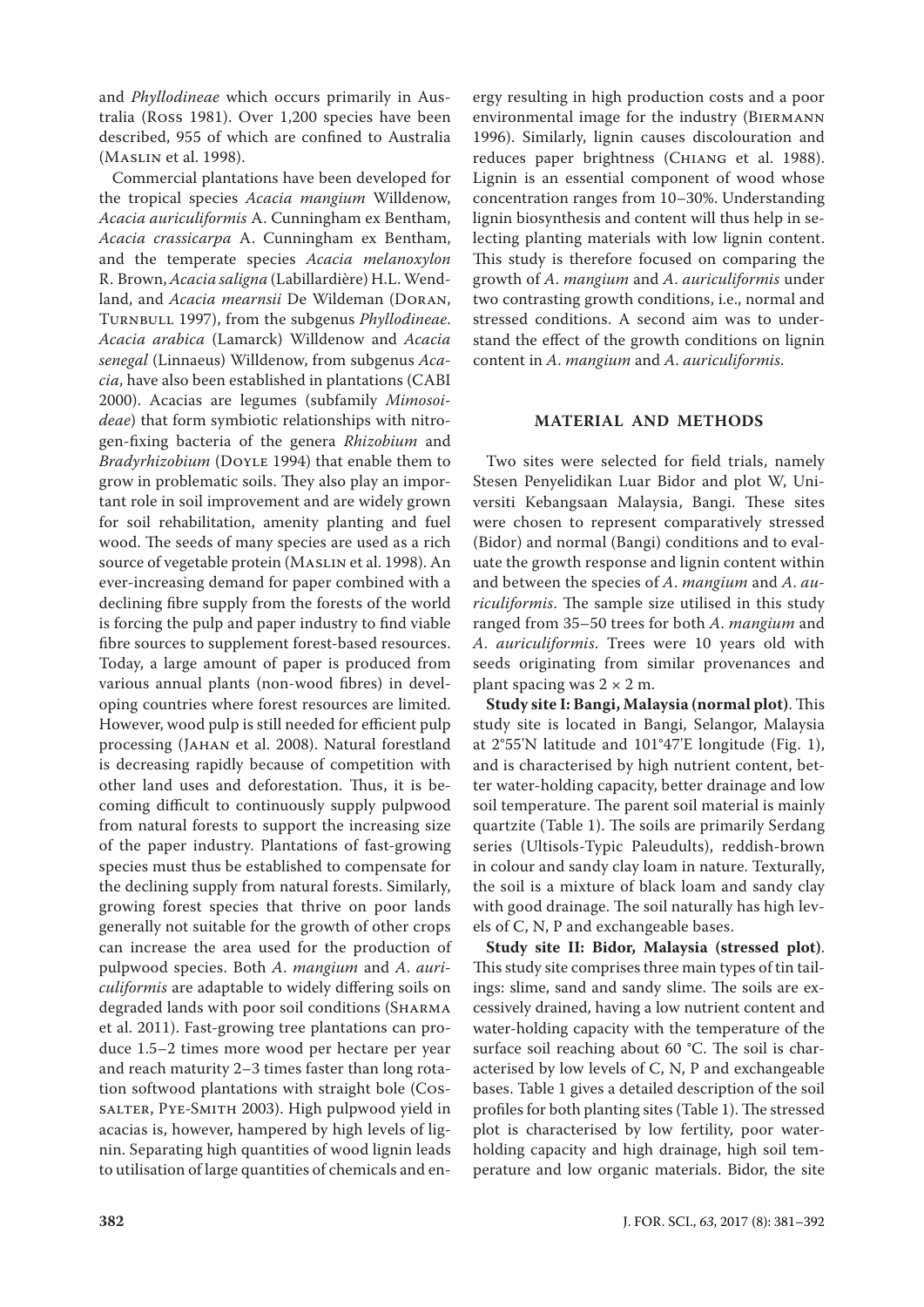

Fig. 1. Average monthly temperature (a), rainfall (b) under normal (Bangi locality) and stressed (Bidor locality) conditions throughout the growth period

of the stressed plot at 4°06'N latitude and 101°16'E longitude (Fig. 1), was a mining town in the 1950s. The tin tailings were later dominated by grasses and also small pioneer species such as *Macaranga* spp. and *Vitex* spp. The soil in the Bidor tailing area is described as entisol with udic moisture regime.

**Climate**. Data on temperature and rainfall were collected for a period of nine years (1999–2008) from both planting sites to understand the influence of changing climate over time on these sites and the growth of acacias.

**Diameter at breast height (DBH)**. A diameter tape was used and tree diameter was measured at 130 cm a.g.l. For the trees growing on a slope, the circumference at 130 cm from the centre of the slope was measured. When the observed tree began to branch below 130 cm, the smallest circumference below the first branch was measured. In the case of a multi-stemmed (several trunks at ground level) tree, each stem's circumference at 130 cm was measured (HUSCH et al. 1982). DBH for a multi stemmed tree was calculated using Eq. 1:

DBH = 
$$
\sqrt[3]{a^2 + b^2 + c^2}
$$
 (1)

where:

*a*, *b*, *c* – different DBH values from the stems of the same tree.

**Plant height**. For trees which were less than 15 m in height total height was measured using a measuring stick, while a hypsometer (Nikon, Japan) was used to measure trees which were more than 15 m in height. The stick was placed at 40 cm from the tree to be measured. Measurements were taken thrice in order to avoid experimental error.

**Biomass estimate**. Total above-ground biomass for all trees on both sites was calculated from height and DBH trait data. The relative growth relationship formula for every part and total biomass are as follows (Ren, Yu 2008), Eqs 2–5:

$$
\log W_{\rm t} = -0.221 + 0.609 \log (D^2 h) r = 0.99 W_{\rm b} \tag{2}
$$

$$
\log W_{\rm b} = -0.243 + 0.458 \log (D^2 h) r = 0.91 W_{\rm l} \tag{3}
$$

$$
\log W_1 = -0.424 + 0.561 \log (D^2 h) r = 0.91 W_\text{T} \tag{4}
$$

$$
\log W_{\rm T} = -0.154 + 0.568 \log (D^2 h) r = 0.98 \tag{5}
$$

where:

- $W_t$  trunk biomass,
- *D* diameter at breast height,

$$
h
$$
 - height,

- $W_{b}$  branch biomass,
- *W*<sup>l</sup> leaf biomass,
- $W_T$  total biomass.

**Klason lignin determination**. Wood discs were collected by means of a destructive sampling method and chopped into small cubes of  $1 \times 0.5$  cm. The samples were air-dried at room temperature

Table 1. Properties of soils under normal (Serdang series) and stressed (sand tailings) conditions (Ang et al. 1994; geography department, Bangi)

|                                                            | Normal        | Stressed        |  |  |
|------------------------------------------------------------|---------------|-----------------|--|--|
| Wet pH                                                     | $4.1 - 4.6$   | $4.2 - 5.1$     |  |  |
| Organic carbon (%)                                         | $1.21 - 1.4$  | $0.042 - 0.062$ |  |  |
| N(%)                                                       | $0.07 - 0.08$ | 0.012           |  |  |
| Available P (ppm)                                          | $7.02 - 7.10$ | $0.48 - 0.76$   |  |  |
| Exchangeable cations (meq <sup>+</sup> -100 $g^{-1}$ soil) |               |                 |  |  |
| $K^+$                                                      | $0.24 - 0.36$ | $0.012 - 0.03$  |  |  |
| $Mg^{2+}$                                                  | $0.58 - 0.70$ | $0.007 - 0.059$ |  |  |
| $Ca^{2+}$                                                  | $0.27 - 0.41$ | $1.62 - 1.92$   |  |  |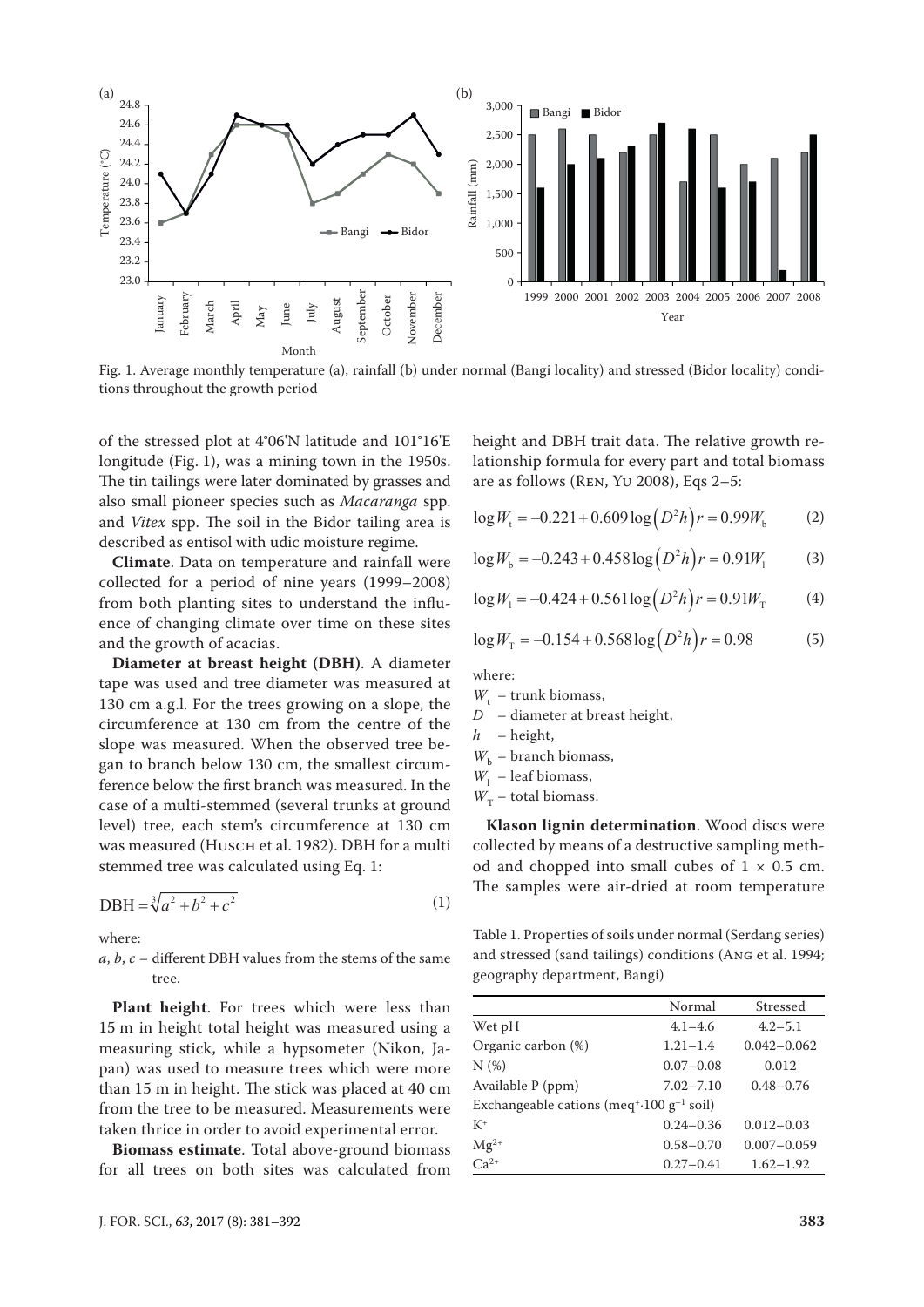for two days and passed through a Thomas Willey mill, with a 10-mesh screen. The lignin content of wood tissues was determined using procedures described in TAPPI T 222-om-88 (Schöning, JOHANSSON 1965).

Klason lignin of the investigated tissues was determined from the extracted free wood. About 1g of wood meal was placed in a 100-ml beaker followed by the addition of 15 ml of 72%  $\rm H_2SO_4$ . The mixture was subjected to occasional stirring for 2 h at room temperature. The solution was then transferred into a 1 l Erlenmeyer flask (Fisher Scientific, USA), topped up with deionized water to 575 ml and refluxed for 4 h. The solution was filtered using crucible No. 4 and the acid-insoluble lignin was determined gravimetrically.

**Statistical analysis**. All growth measurements were recorded in triplicate, and the average value for each tree was derived. The data were subjected to statistical analysis (one-way ANOVA) using the Minitab statistical software (Version 17, 2010). In the case of a significant difference between the treatments, Tukey's post hoc test was used to determine the differences for individual sites. Pearson correlation analysis was conducted to understand the relationships between different traits under both conditions.

#### **RESULTS**

Climatic data was collected for a period of nine years from both planting sites. Both planting sites on average received the same amount of rainfall and temperatures were similar; however, their monthly distributions were significantly different (Fig. 1). For example, the stressed plot experienced longer periods of high temperatures and low rain compared to normal conditions (Fig. 1). At the normal plot in Bangi, average monthly temperature (Fig. 1) ranged

from 23.6–24.8 °C and mean relative humidity was 95%. The temperature exhibited a bimodal distribution with peaks in March to June and September to November. The period from March to June was drier compared to the one from September to November. On the other hand, Bidor had an average monthly temperature ranging from 23.8–24.8 °C (Fig. 1), and a mean relative humidity of 94%. Similarly, a bimodal distribution was obtained at the same peak intervals (Fig. 2b). The Bangi and Bidor plots experienced average wind speeds of 0.86 and 0.89 m $\cdot$ s<sup>-1</sup>, respectively. The mean total annual rainfall during the growth period ranged from 1,779.8–2,630.1 mm for Bangi and 1,609.8–2,749.3 mm for Bidor (Fig. 1).

# **Effect of site on plant height, diameter growth, trunk biomass and lignin content**

The effect of the two planting sites on the DBH, height and biomass of *A*. *mangium* and *A*. *auriculiformis* is shown in Table 2. All three traits were found to be significantly different between the two sites  $(P > 0.01)$ , and the two species showed distinct growth patterns and responses to growing conditions. Interspecific comparison based on DBH demonstrated significantly different results between the two sites (Fig. 2a). Generally, both species had higher DBH under normal conditions (Fig. 2b) compared to stressed conditions (Fig. 3a). DBH had a unimodal distribution and was normally distributed in both species; however, values were widely skewed in *A*. *mangium* compared to *A*. *auriculiformis*. *A*. *mangium* had higher mean and more variable DBH compared to *A*. *auriculiformis* under both field conditions. *A*. *mangium* DBH ranged from 9–53.9 cm while in *A*. *auriculiformis* DBH ranged from 9–35.9 cm under normal conditions (Fig. 2b). The majority of *A*. *auriculiformis* trees (17 trees) fell into the 18–26.9 cm DBH class,



Fig. 2. Tree DBH frequency distribution under normal (a), stressed (b) conditions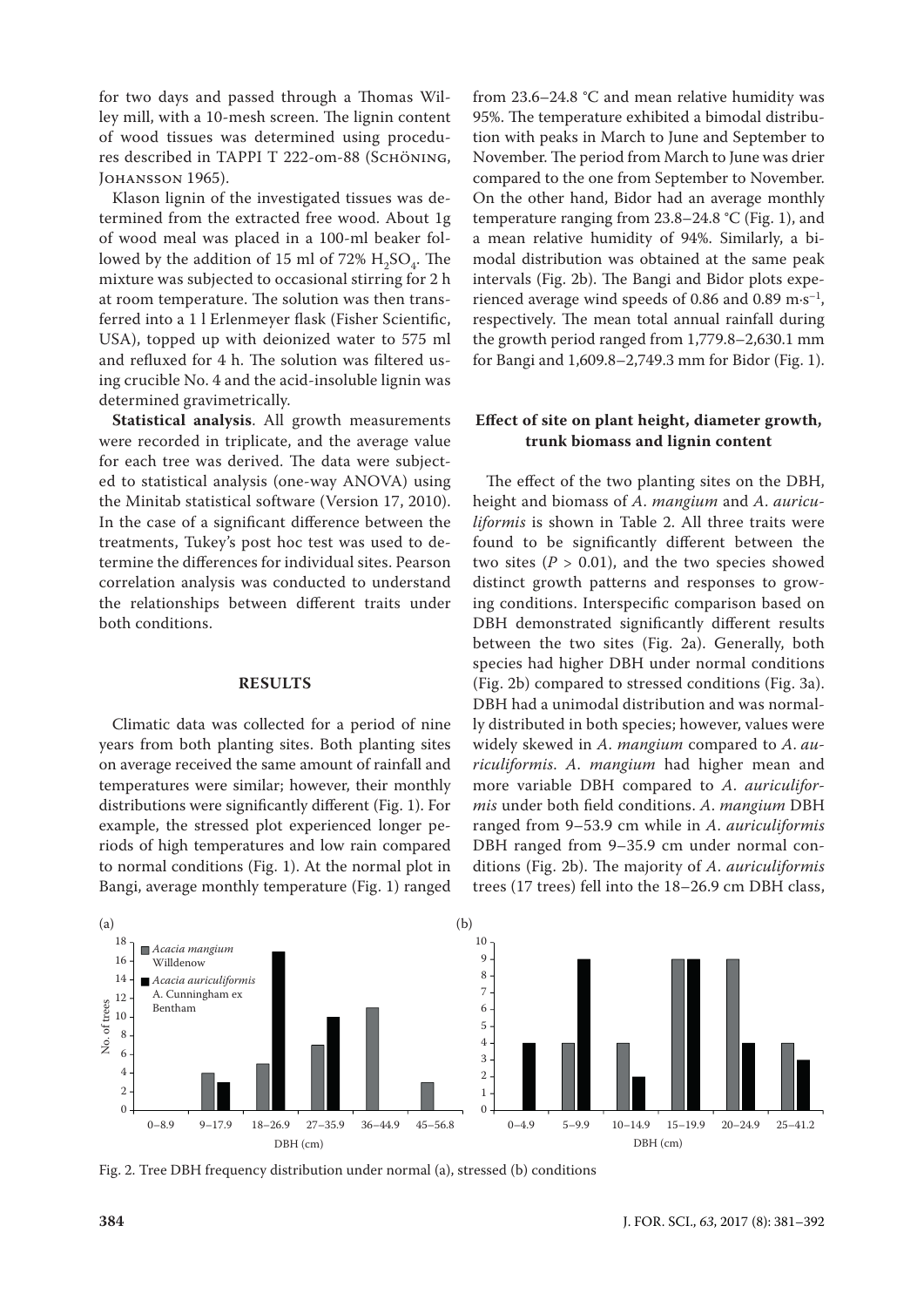Table 2. Analysis of variance showing effect of different growing conditions on DBH, height and biomass of *Acacia* spp.

|                       | dbh     |                 | Height  |                 | <b>Biomass</b> |                 |
|-----------------------|---------|-----------------|---------|-----------------|----------------|-----------------|
| Sources of variation  | MS      | <i>F</i> -value | MS      | <i>F</i> -value | MS             | <i>F</i> -value |
| Site $\times$ species | 2.669.2 | $38.8**$        | 1,766.8 | 58.06**         | 244,591        | $55.80**$       |
| Residual              | 68.8    |                 | 30.4    |                 | 4.384          |                 |

MS – mean square, \*\*highly significant

whereas in the case of *A*. *mangium*, the majority of trees occupied the 36–44.9 cm DBH class. Under stressed conditions, meanwhile, DBH classes for *A*. *mangium* and *A*. *auriculiformis* ranged from 5–29.9 and 0–29.9 cm, respectively. Mean DBH was significantly different under normal conditions (Fig. 2b); however, both species responded similarly to stressed conditions and produced significantly lower DBH. *Acacia* height seemed to be affected by growing conditions; moreover, the results were significantly different both between species under normal conditions and between the two growing conditions, and both species responded similarly under stressed conditions (Table 3). *A*. *auriculiformis* showed more height variation under normal conditions (Fig. 3b) compared to *A*. *mangium*  with values of 0–44.9 and 9–44.9 m, respectively (Table 3). Similarly, *A*. *auriculiformis* showed more variation than *A*. *mangium* under stressed conditions. *A*. *auriculiformis* trees grew faster under stressed conditions than *A*. *mangium* (Fig. 4).

The Pearson correlation coefficients for the relationship between between height and DBH are presented in Table 4. The height and DBH relationship was stronger under the stressed conditions compared to the normal conditions. *A*. *auriculiformis* had the highest correlation value of 0.798 under stressed conditions and 0.679 under normal conditions. This was followed by *A*. *mangium* under stressed (0.589) and normal (0.499) conditions.

The total tree above-ground biomass was higher under normal conditions than in the stressed conditions. The highest mean biomass value for *A*. *mangium* (273.5 kg) was higher than that for *A*. *auriculiformis* (149.0 kg). At the selected DBH classes, the biomass estimate of the selected parts of the tree were similar irrespective of the study sites. We observed a trend of increasing trunk biomass allocation with increasing DBH and decreasing branch biomass allocation with increasing DBH. The incremental increase in trunk biomass was accompanied by a decrement in leaf and



Fig. 3. Tree height frequency distribution under normal (a), stressed (b) conditions

Table 3. Mean height, DBH and biomass under normal (Bangi locality) and stressed (Bidor locality) conditions

| Species                                        | Height (m)         | $DBH$ (cm)         | Biomass (kg)        |
|------------------------------------------------|--------------------|--------------------|---------------------|
| Bangi                                          |                    |                    |                     |
| Acacia mangium Willdenow                       | 24.39 <sup>a</sup> | 33.18 <sup>a</sup> | $273.50^{\circ}$    |
| Acacia auriculiformis A. Cunningham ex Bentham | 19.78 <sup>b</sup> | $24.53^{b}$        | 149.00 <sup>b</sup> |
| <b>Bidor</b>                                   |                    |                    |                     |
| A. mangium                                     | 9.83 <sup>c</sup>  | 17.40 <sup>c</sup> | 68.63 <sup>c</sup>  |
| A. auriculiformis                              | 11.76 <sup>c</sup> | 13.95c             | 63.00 <sup>c</sup>  |

means having the same letter within a row are not significantly different at 5% level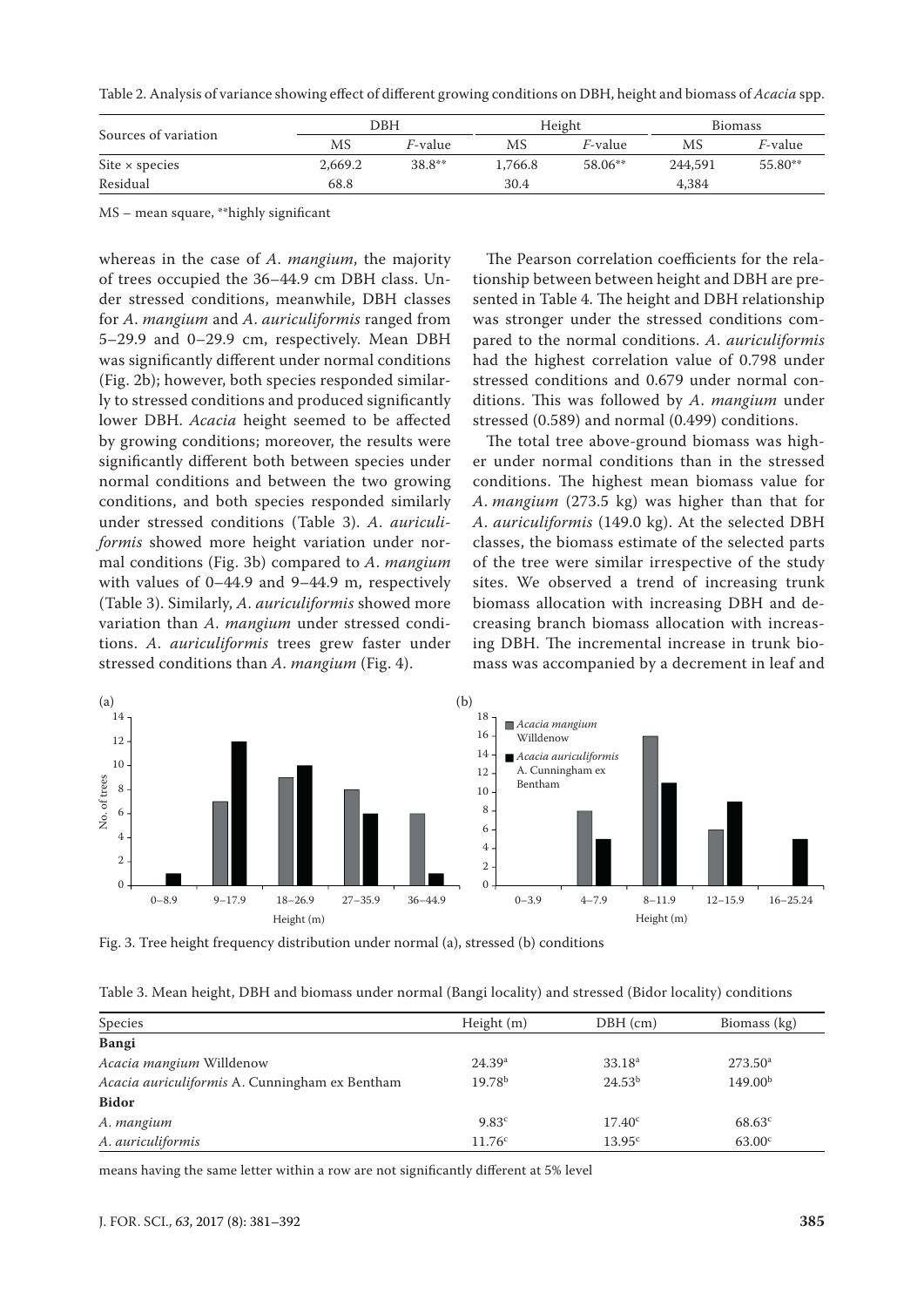

Fig. 4. Above-ground biomass allocation under normal (Bangi locality) and stressed (Bidor locality) conditions at DBH values of 10 cm (a), 20 cm (b), 30 cm (c)

Am – *Acacia mangium* Willdenow, Aa – *Acacia auriculiformis* A. Cunningham ex Bentham

branch biomass. At DBH = 10 and 20 cm, the leaf biomass estimate remained constant (25%), but a 1% decrement was estimated at DBH = 30 cm. Thus, the canopy of the plantation had reached its limit at DBH = 10–20 cm. This limit would have been determined by the availability of water, nutrients and sunlight at the site. The 1% decrement in the leaf biomass estimate was paralleled by an increment in the trunk biomass estimate.

Klason lignin content under normal conditions ranged from 18–46 and 22–42% for *A*. *mangium* and *A*. *auriculiformis*, respectively (Table 5). *A*. *mangium* exhibited a gradual increment in lignin content from the minimum to maximum DBH class. The maximum class harboured 46.59% of lignin representing a 12% increase relative to the mean class. Under normal conditions, *A*. *auriculiformis* exhibited an increase of 46% from the minimum to mean class and a 14% decrease in the maximum class. The minimum class harboured 22.54% Klason lignin with a standard error value of 0.26. The mean class had 42.09% Klason lignin with the lowest standard error value of 0.14, followed by the maximum class with 36.76% of Klason lignin and a standard error of 0.40 (Table 5). Under stressed condition, the Klason lignin content ranged from 26–30% for both *A*. *mangium* and *A*. *auriculiformis*. *A*. *mangium* showed a gradual increment in Klason lignin content from the minimum (26.83%) to mean (28.35%) class followed by maximum (29.29%) class with standard error values of 0.09, 0.30 and 0.29, respectively (Table 5). The percentage of increment was 5 and 3% from minimum to mean and mean to maximum, respectively. As for *A*. *auriculiformis*, the minimum class harboured 28.89% of Klason lignin, which fell by 9 to 26.46% of Klason lignin in the mean class. A slight increment of 3% was observed in the maximum class with 27.40% Klason lignin. The standard error value for the min, mean and the maximum classes were 0.10, 0.14 and 0.18, respectively (Table 5). The lignin content under the stressed conditions in all the DBH classes had standard error values which were less than 0.30 (Table 5). This indicates consistency in the lignin content obtained from the replicates of each sample. It is clear that the lignin content values increased with increasing biomass for *A*. *mangium*. However, *A*. *auriculiformis* exhibited a slight decrement followed by a slight increment with increasing biomass. The varying amounts of

Table 4. Relationship between DBH and height under stressed and normal conditions

| Condition | <b>Species</b>                                 | Pearson's coefficient |
|-----------|------------------------------------------------|-----------------------|
| Normal    | Acacia mangium Willdenow                       | 0.499                 |
|           | Acacia auriculiformis A. Cunningham ex Bentham | $0.679*$              |
| Stressed  | A. mangium                                     | 0.589                 |
|           | A. auriculiformis                              | $0.798*$              |

\**P*-value < 0.05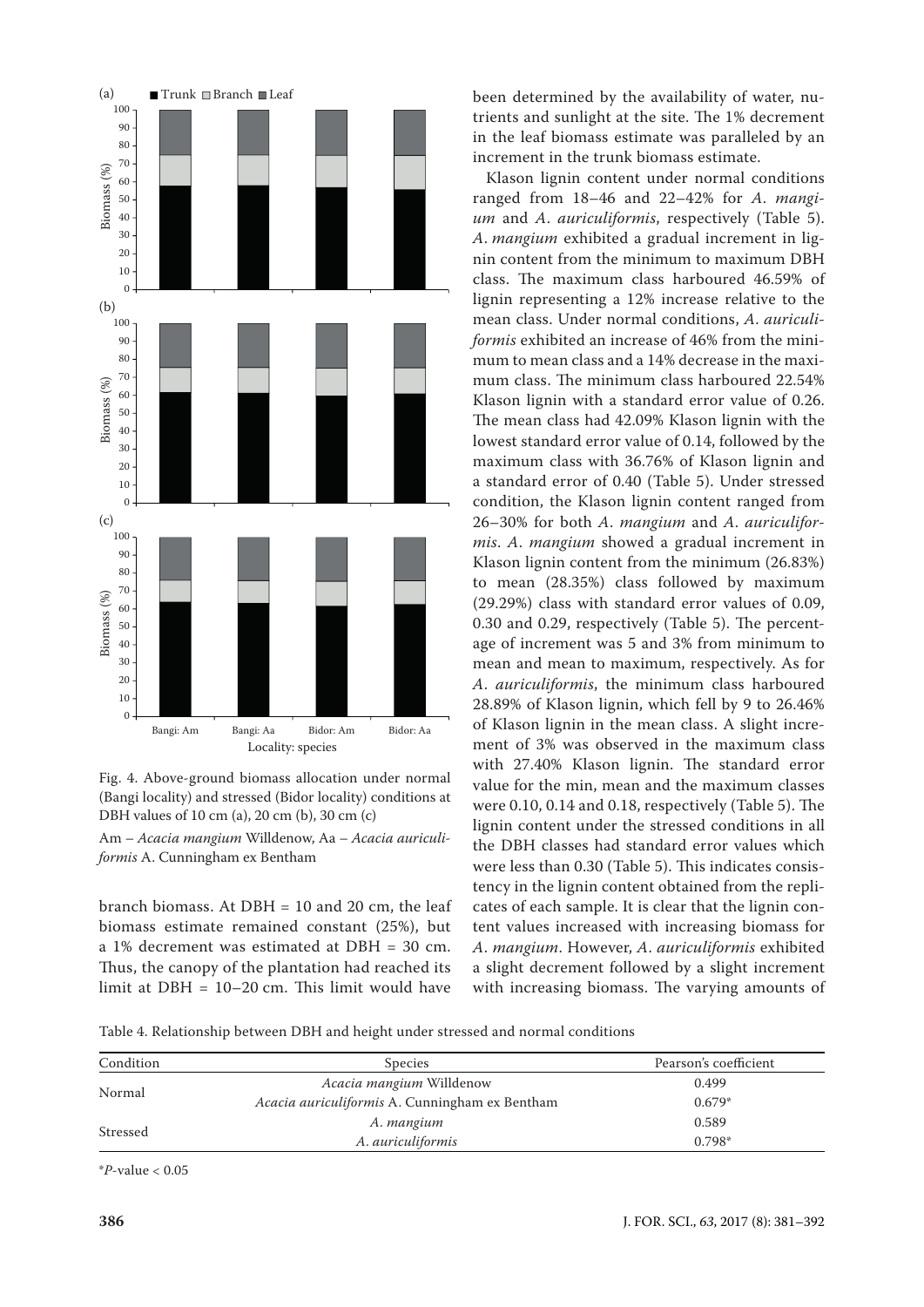| DBH classes (cm) |                            |                  |  |
|------------------|----------------------------|------------------|--|
| 10               | 20                         | 30               |  |
|                  | Klason lignin $\pm$ SE (%) |                  |  |
|                  |                            |                  |  |
| $18.17 \pm 0.45$ | $41.19 \pm 0.78$           | $46.59 \pm 0.34$ |  |
| $22.54 \pm 0.26$ | $42.09 \pm 0.14$           | $36.76 \pm 0.40$ |  |
|                  |                            |                  |  |
| $26.83 \pm 0.09$ | $28.35 \pm 0.30$           | $29.29 \pm 0.29$ |  |
| $28.89 \pm 0.10$ | $26.46 \pm 0.14$           | $27.40 \pm 0.18$ |  |
|                  |                            |                  |  |

Table 5. Klason lignin content based on DBH classes under normal (Bangi locality) and stressed (Bidor locality) conditions

SE – standard error

lignin present in the wood tissue provided a hard mass of wall material well-suited to resist stresses. The fluctuation in lignin content in *A*. *auriculiformis* from one DBH class to another is most probably due to the response of the tree to variable levels of environmental stress. No relationship between the lignin content and biomass was found under stressed conditions. Generally, the lignin content under the normal conditions was higher than under the stress conditions. The rates of increment and also decrement from one class to another were sharper under normal conditions as compared to the stress conditions.

#### **DISCUSSION**

*A*. *mangium* and *A*. *auriculiformis* performed better under normal conditions compared to stressed conditions. In a study conducted in Kerala state in India, *A*. *mangium* was observed to be a species suited to wet zones and hence, localities with long dry spells were not appropriate for establishing *A*. *mangium* plantations. Heart rot/root rot diseases were among the limiting factors for the cultivation of *A*. *mangium* in these dry regions (Zakaria et al. 1994). Similarly, *A*. *mangium* is able to grow throughout the year under favourable environmental conditions; however, growth appears to slow down or cease in response to the combination of low rainfall and cool temperatures in January–February. Trees start to grow actively again in April before the start of the rainy season (Atipanumpai 1989). Moya and Perez (2008) explored the effect of soil fertility on wood properties of *Tectona grandis* Linnaeus f. in mature trees and concluded that the chemical soil composition affects many physical properties of wood, which the authors attributed to variations in soil fertility. *A*. *auriculiformis* seemed less affected than *A*. *mangium* under stressed conditions. The ability of *A*. *auriculiformis* to perform better than *A*. *man-*

J. FOR. SCI., *63*, 2017 (8): 381–392 **387**

*gium* under stressed conditions compared to normal conditions was also described by Kamis (1994). The ability of *A*. *auriculiformis* to perform better than *A*. *mangium* in a poorer site suggests that the genotype of this species exhibits crossover interactions. Under normal conditions, *A*. *auriculiformis* failed to perform to the same level (mean) as *A*. *mangium*. However, no significant difference in the magnitude of the response in relation to the population mean between the two species was obtained under the stressed conditions. On the other hand, the genotype of *A*. *mangium* does not exhibit crossover interactions as it performs better in good sites and worse in bad sites. Diameter is considered more sensitive to environmental conditions than height, but little is known about the genetic control of diameter growth (COSTA, DUREL 1996). In a study regarding the diameter growth of maritime pine (Danjon 1995), no general pattern was observed with respect to the genetic control of cambial growth. The present study does not indicate the existence of a similar trend in DBH in both stressed and normal conditions, most probably due to environmental factors. Similarly, Nik Muhamad and Bimal (1999) indicated that *A*. *mangium* grows well up to 30 m in height under normal conditions, but on adverse sites they may not reach even 10 m. Growth performance under normal conditions was significantly better than under the stressed conditions due to the environmental differences between the two contrasting sites. Soil nutrient concentration could have attributed to the slight increases in height and diameter under the normal conditions. Phosphorus has been shown to increase the height of Caribbean pine seedlings (Manikam, Srivastava 1980). Nutrient supply comes mostly from atmospheric decomposition, biological fixation and biomass decomposition (HILTON 1987). *Acacia* spp. are legumes, capable of fixing N from the atmosphere. This has been further supported by Amir and Miler (1991) in *Koompassia malaccensis* Bentham and also *A*. *mangium*, respectively,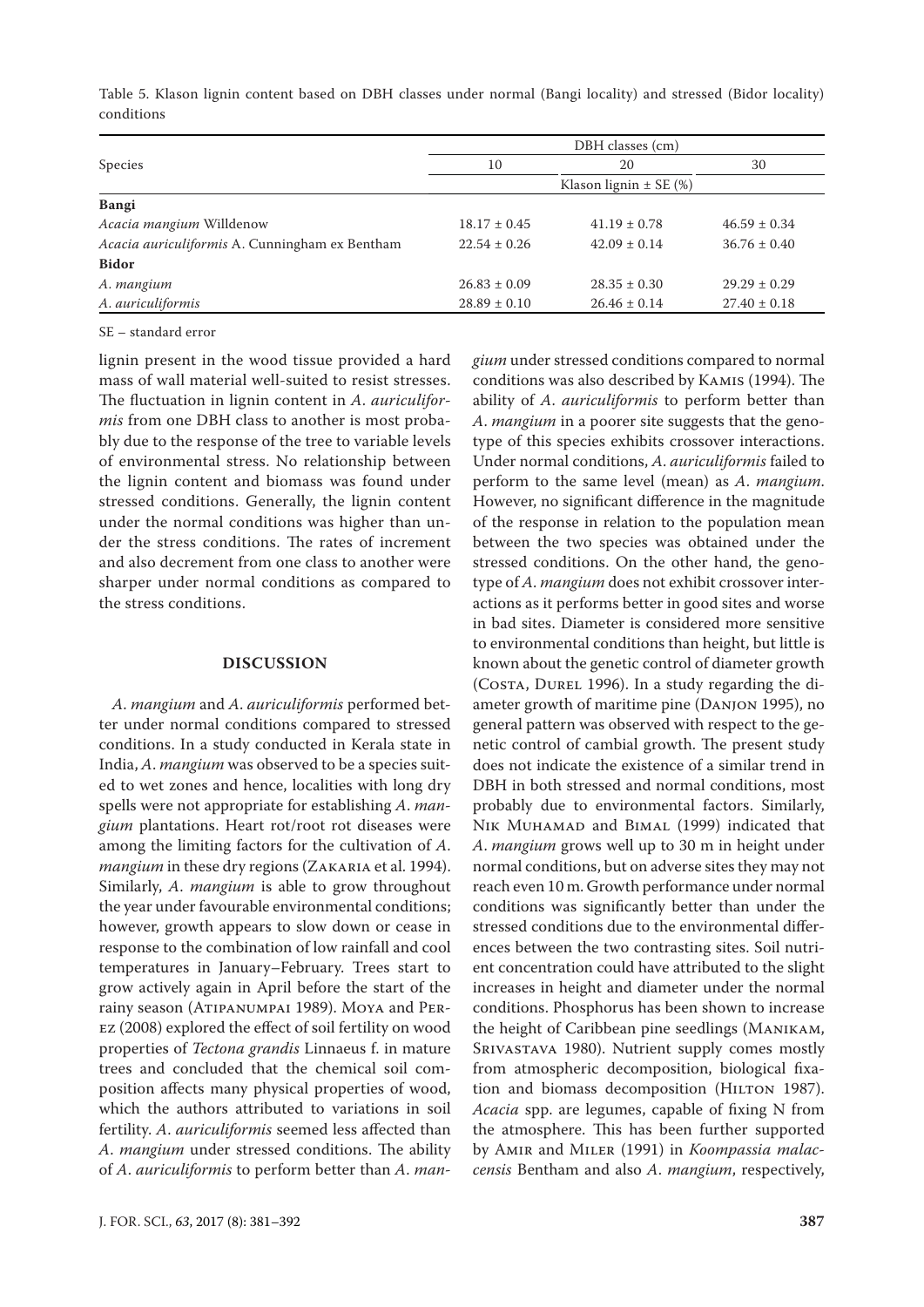which demonstrated independent N uptake from Bris soil (Bris is the local name for an association of free-draining soils developed on sandy marine deposits of subdued relief, together with seasonally waterlogged soils formed in the intervening depressions) and in tin tailings. Generally, these two soils are classified as problem soils; however, due to N fixing ability and ability to adapt to poor soil, *Acacia* can be used to transform these lands. In the present study, the soils (Serdang series) at the normal plot had higher levels of exchangeable cations compared to soils at the stressed plot.

Poor growth performance under stress condition has been attributed to sand tailings. Sand tailings consist mainly of fine sand, coarse sand and gravel. They have low fertility due to a lack of organic matter and fine particles such as clay and silt (Ang et al. 1999). Sand tailings situated at more than 1.5 m above the standing water-table level are frequently subjected to periodic drought due to their poor water retention capacity and high temperature (Ang et al. 1994). The low water-holding capacity of these sand tailings can contribute to poor plant growth (Radziah, Zulkifli 1990). Tin tailings soils are inherently poor in nutrient reserves, which are the basis of tree growth (AMIR, MILLER 1991) under natural forest stands. Survival of trees in the field depends heavily on their ability to regulate their internal water balance under stressful conditions (Coppock 1986). Factors that affect water deficit in plants include the supply of water available, as well as water demand and loss. The atmosphere controls the loss of water from plants. High air temperature and low relative humidity would normally affect processes of water loss from plants (Grace 1983). Leaf water loss to the atmosphere during photosynthesis occurs mainly through stomata with some also escaping through cuticular respiration (Grace 1983). During a prolonged dry season, when monthly rainfall is below 100 mm, the growth of *Acacia* sp. is slowed and trees are under moisture stress. In Sabah, the growth of *Acacia* spp. was reported to be affected by seasonal conditions (Pinyopusarerk et al. 1993). Environmental stress tends to limit growth more than process variables such as photosynthesis (Kramer 1983). In some species, vigorous growth has been correlated with a wide range of morphological and physiological characteristics (Sinha, Khanna 1975), including net photosynthesis and higher water use efficiency (Blake, Yeatman 1989). *A*. *mangium* generally has lower relative leaf turgidity as compared to *A*. *auriculiformis* (Kamis, De Chavez 1993). This suggests that *A*. *auriculiformis* has an altered ability to

retain moisture under stressed conditions. Drought adaptation of tree species is related to leaf stomatal frequency and length (Abrams 1988) and the total stomata pore area per unit leaf area (TUOMELA 1997). At the leaf level, stomatal characteristics can regulate the transpiration rate under water deficit. *A*. *auriculiformis* probably has greater leaf stomatal frequency as compared to *A*. *mangium*. Fast-growing tree species usually develop an extensive root system, particularly in low-fertility soil. *A*. *auriculiformis* roots grew significantly deeper than *A*. *mangium* on sand tailings (Ang et al. 1999). These findings concur with the result which indicates that *A*. *auriculiformis* adapts and thrives on sand tailings by adopting a deeper root system. Larger and deeper root systems result in improved ability to tap moisture at greater depths compared to *A*. *mangium*. Larger roots produced larger numbers of nodules and exhibited increased N-fixing ability, resulting in an improvement of growth under stressful conditions. Furthermore, it is widely recognised that the turnover and decomposition of fine roots and associated mycorrhizae may contribute substantially more to soil carbon and nutrient pools than above-ground litter-fall inputs (HENDRICK, PREGITZER 1993). Fine root decomposition most probably exceeded forest floor turnover in this study. Decomposed fine roots are incorporated into soil organic matter to supply carbon to soil organisms and to facilitate N-cycling mediated by mycorrhizae. The fine root litter quality and decomposability of *A*. *auriculiformis* appears to be significantly better than those of *A*. *mangium*.

Under the normal conditions, the variation in both DBH and height was higher in *A*. *mangium* as compared to *A*. *auriculiformis*. In contrast to the normal condition, both the DBH and height variation was higher in *A*. *auriculiformis* as compared to *A*. *mangium* under stressed conditions. Tree seedlings in a plantation start to grow using the sunlight, water and nutrient resources available in their immediate vicinity. The different seedlings in the present study grew at different rates despite growing at the same site. Each seedling has its own genetic characteristics which will determine its inherent growth capability (VON WUEHLISCH et al. 1995). Another factor contributing to the variation in individual trees is the availability of water and nutrients from the soil, which may vary from metre to metre across a site (Guo et al. 2004; HUTCHINGS, JOHN 2004). Microsite variations occur for several reasons, giving rise to differences in individual growth rates. Firstly, the presence of small-scale variation in the topography of the site may influence the movement of water in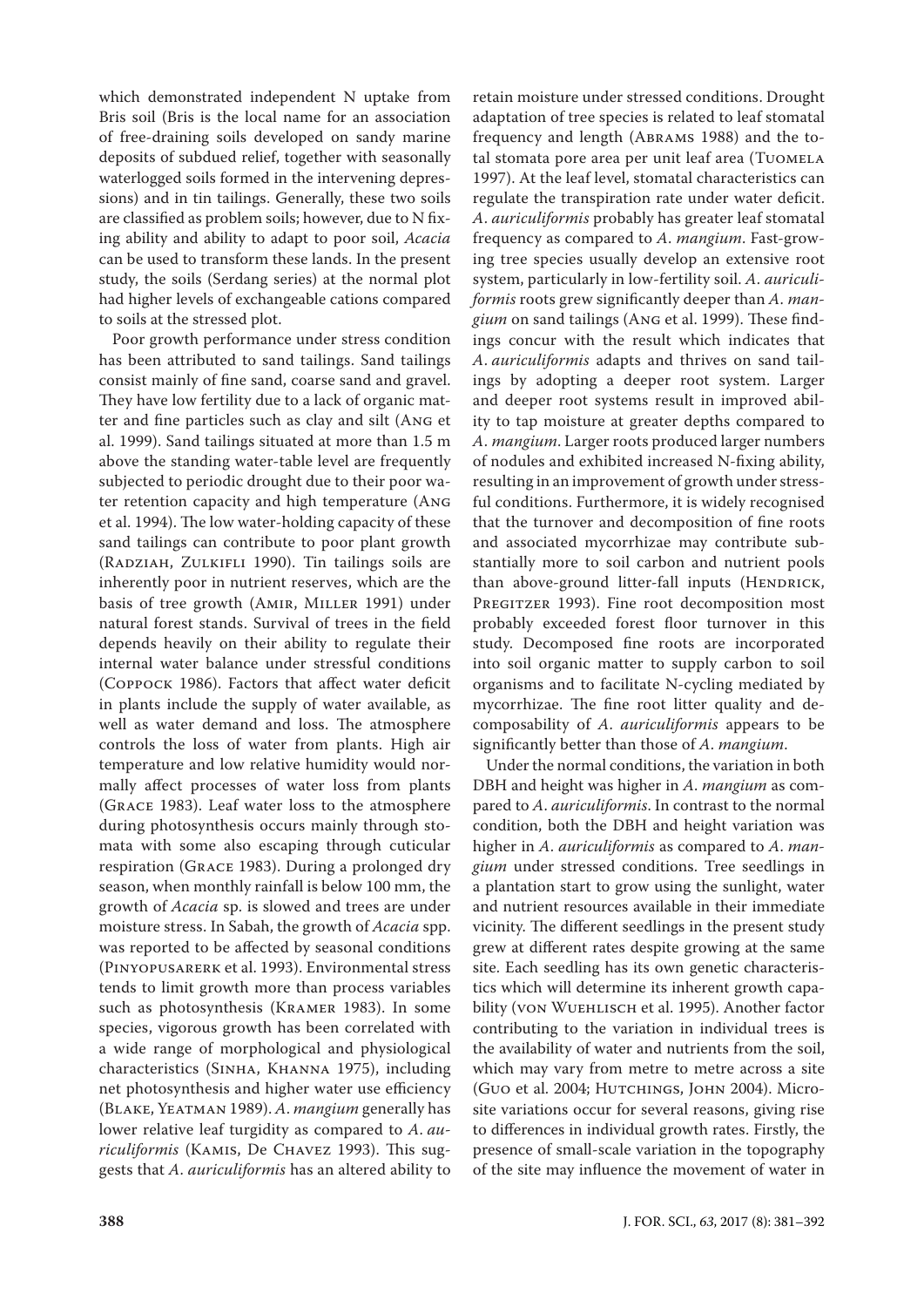soil and consequently its availability to a tree at any particular point. Another factor would be the variation in the soil parent material, which plays vital role in influencing nutrient availability at any given spot. Finally, the vegetation which grows on a site before the plantation is established varies from spot to spot (WEST 2006). These factors bring about variation in the effects of the soil on tree growth. The present study suggests that both height and diameter at breast height are independent from one another in terms of the genotype  $(G)$  × environment  $(E)$  interaction. These differences reflect the growing conditions, adaptability, seed source and genetic constitution of individual trees. Factors that might have caused differences in growth are seed source, soil properties and climatic factors. Biological processes could have taken place at different rates as the regulating factors such as moisture, temperature and substrate availability vary.

Increases in the total leaf biomass estimates may be due to a greater number of leaves (Coyne, Van Cleve 1977) or larger leaves or both (Brix 1981). Leaf duration depends upon both leaf production and leaf loss. Decomposition of forest litter is the primary means for transforming nutrients into forms available for plant uptake. The decay process is complex, but litter decomposition rates are primarily controlled by microclimate and substrate quality (Meentmeyer 1978). The decrease in the leaf biomass estimate which overlaps with the increment in the trunk biomass estimate explains the nutrient uptake of the tree from litter decomposition. The leaf biomass estimate is the same for all the samples irrespective of the species and conditions used in this study. The present findings suggest that, under normal conditions, the leaves absorb most of the sunlight falling on the canopy. Thus, shaded leaves near the base of the canopy no longer receive sufficient sunlight for them to carry out photosynthesis. Since they are no longer useful, the leaves are shed and replaced with new leaves near the well-lit top of the canopy (WEST 2006). Under stressful conditions, the availability of nutrients from the soil is relatively low. Trees may recycle nutrients from the more shaded leaves near the base of the canopy to better-lit leaves near the top of the canopy. Those leaves near the top are then better positioned to carry out photosynthesis than the shaded leaves. The nutrient-deficient leaves near the base of the canopy would then be shed.

Zaihan et al. (2009) reported the lignin content of both *A*. *mangium* and *A*. *auriculiformis* to range from 19–23.5%. It is clear that the lignin content values increase with increasing biomass for *A*. *man-* *gium*. However, *A*. *auriculiformis* ehibited a slight decrement followed by slight increment with increasing biomass. The varying amounts of lignin present in the wood tissue provided a hard mass of wall material well suited to resist stresses. The fluctuation in lignin content in *A*. *auriculiformis* from one DBH class to another is most probably due to the response of the tree to variable levels of environmental stress, i.e., normal vs. stressed. The increase of free lignin precursors in the xylem sap as well as reduced anionic peroxidase activity could be an indication that drought decreases the biosynthesis of lignin in maize (Alvarez et al. 2008). In a previous study, *A*. *auriculiformis* showed deeper root growth than *A*. *mangim* and showed better adaptability and better growth under stressed conditions (Ang et al. 1999). Deeper root systems adapted to stressed conditions could help to draw more water and nutrient,s and increased surface area would yield more nodulation and thus higher levels of nitrogen fixation. Different regions of the root may respond differently to drought, as the deposition of lignin may be greater in a specific region of the root or at certain times of stress (Fan et al. 2006; Yoshimura et al. 2008). It has been shown that the basal part of the roots of maize plants under water stress exhibit a greater reduction in growth than the apical region (Fan et al. 2006). Such a reduction was associated with an increased expression of two genes involved in the biosynthesis of lignin, cinnamoyl-CoA reductase 1 and 2. The reduction was also associated with increased deposition of lignin, which reduced cell wall extensibility and decreased cell wall expansion. Therefore, reduced growth of the basal root might improve the availability of water, minerals and sugars, factors necessary to maintain minimum growth and survival of young cells in the most apical portion, facilitating renewed growth after rehydration (Fan et al. 2006). An increase in the expression of genes related to cell growth and extensibility in the roots of rice (*Oryza sativa* Linnaeus) plants was shown during the initial stages (16 h) of water stress, enabling root growth in these plants (Yang et al. 2004). It was also observed that there was an increased expression of genes involved in lignin biosynthesis during the intermediate and final stages of water stress, such as those coding for phenylalanine ammonia lyase (PAL), p-coumarate 3-hydroxylase, 4-coumarate-CoA ligase, caffeoyl-coenzyme A 3-O-methyltransferase (CCoAOMT), carbamoyl-phosphate synthetase 2 (CAD) and peroxidase. Similar results were obtained with *Citrullus lanatus* (Thunberg) Matsumura & Nakai, which shows an extraordinary resistance to drought (Yoshimura et al. 2008). In the early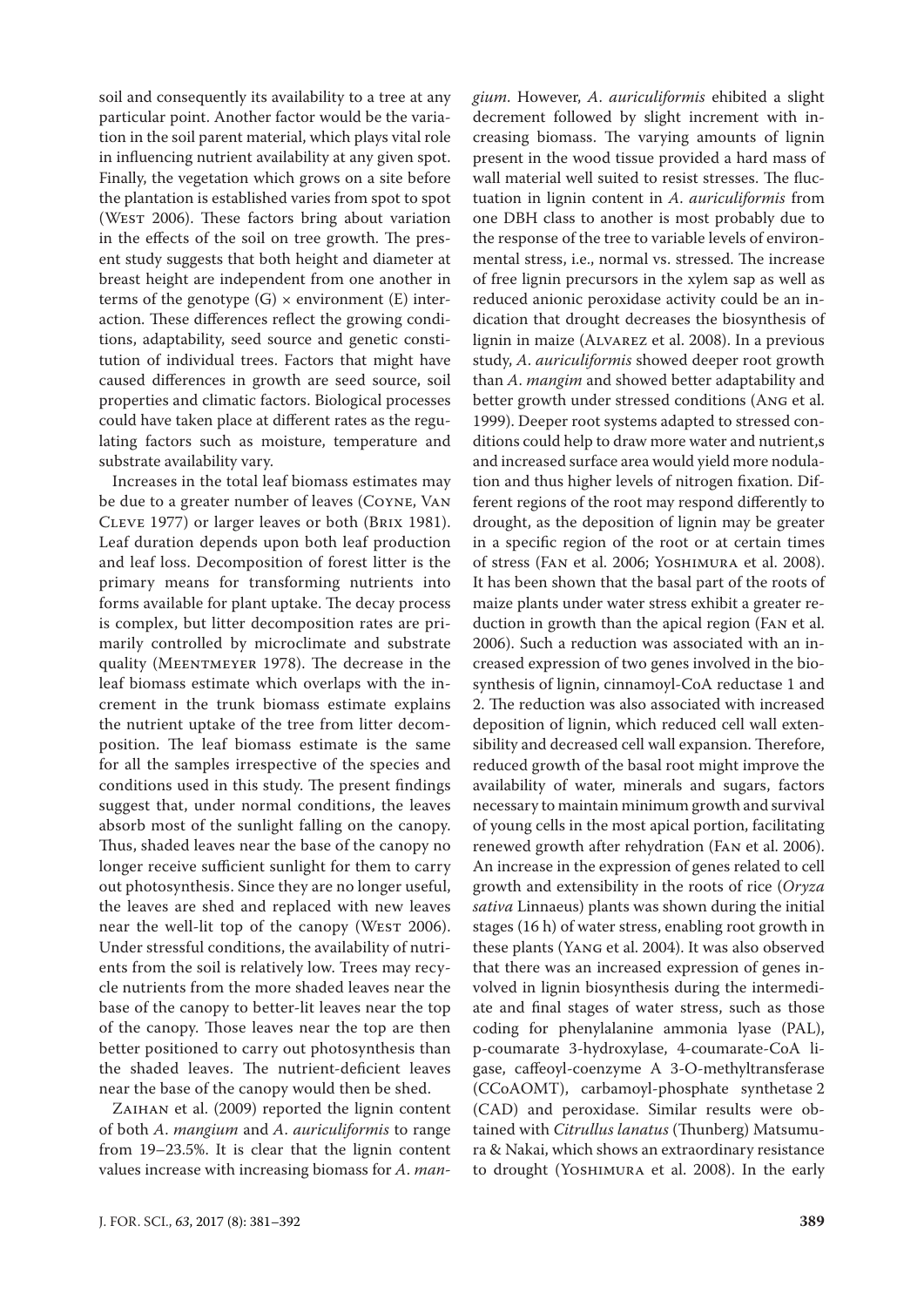stages of stress, this plant showed an increase in root growth, which was associated with the induction of the synthesis of proteins involved in morphogenesis as well as the metabolism of carbon and nitrogen. In the final stages of the stress, however, there was a reduction in root growth and induction of lignin biosynthesis, with increasing expression of CCoAOMT and a large number of isoenzymes comprising class III peroxidases. Growth reduction and tolerance to desiccation were associated with more lignin in the roots. Other plant organs such as leaves may show marked physiological changes during drought stress. The growing leaves of maize plants accumulated more catechol-O-methyl transferase, mostly at 10 to 20 cm from the point of leaf insertion; drought resulted in a shift of this region of maximal accumulation toward basal regions (VINCENT et al. 2005). Reduced leaf growth occurred concurrently with an increase in lignin biosynthesis. Overall, there was a large increase in the activities of PAL and ascorbate peroxidase in the early stages of stress (0–14 days), with activity levels decreasing gradually as the period of stress was extended. On the other hand, other enzymes such as guaiacol peroxidase, coniferyl alcohol peroxidase and syringaldazine peroxidase exhibited greater activity during the final stages of stress (14–28 days). Light exposure has been reported to result in increased lignin biosynthesis compared to dark conditions. *A*. *mangium* has better self-pruning ability compared to *A*. *auriculiformis*; therefore, the canopy is more exposed to sunlight. Plants in the light showed increased levels of  $\rm H_2O_2$  and lignin, as well as higher levels of diamine oxidase and peroxidase activity (Syros et al. 2004). Under stress conditions, *Acacia* has been reported to become infected by different insect pests or pathogens which result in the plant producing more lignin (Hearne 1975).

Under normal conditions, *A*. *mangium* has a straight stem compared to forked bole in *A*. *auriculiformis*. Reaction wood (RW) is a type of wood that occurs in leaning stems and branches in order to force them into the normal position. Therefore, in a certain sense, reaction wood may represent a stressful situation. In angiosperms, RW develops above the leaning region, pulling it up: in this context, it is called tension wood – TW (Paux et al. 2005). The wood reaction involves a marked reprogramming of the genes involved in cell wall formation and therefore significantly affects the properties of the wood (Déjardin et al. 2004). *Eucalyptus nitens* (H. Deane & Maiden) was bent to 45° displayed a TW with high cellulose content, reduced microfibril angle, and less Klason lignin (Qiu et al. 2008). A normal plot is characterised by higher levels of N compared

to a stressed plot. Deficiency, as well as abnormally high concentrations of a nutrient can both cause abnormalities in the accumulation of lignin. Increased lignin content was observed at high N levels due to elevated PAL activity (PITRE et al. 2007). A very high level of Ca+ was observed in the stressed plot compared to the normal plot. Fromm (2010) described the role of  $Mg^{2+}$  and  $Ca^+$  in poplar trees; at low concentrations, cambial activity as well as the seasonal rate of wood increment, vessel size and lignin content were significantly reduced. It is clear that lignin content values increase with increasing biomass for *A*. *mangium*. However, *A*. *auriculiformis* exhibited a slight reduction, followed by a slight increment with increasing biomass. The varying amounts of lignin present in the wood tissue provided a hard mass of wall material well-suited to resist stresses. The fluctuation in lignin content in *A*. *auriculiformis* from one DBH class to another is most probably due to the response of the tree to varying levels of environmental stress.

### **CONCLUSIONS**

*A*. *mangium* and *A*. *auriculiformis* responded differently to stressful conditions as was evidenced by the ssignificant reduction in growth and lignin contents. The effects on DBH, height, biomass and lignin content in the two species were significantly different within and between the two sites; the significant interaction between species and site with respect to these traits indicates that there is potential for improvement in these traits. *A*. *mangium* is characterised by superior growth and high lignin content under normal conditions; however, the species lacks the ability to adapt to stressful conditions. Meanwhile, *A*. *auriculiformis* is hardy and well suited to problematic soils with its low lignin content and disease resistance. However, the species exhibits inferior growth. The large phenotypic variation observed between the two species suggests potential for developing high-yielding interspecific hybrids adapted to stressful conditions.

#### **Acknowledgement**

We would like to express heartfelt gratitude to Dr. W.W. Ahmad, Dr. Y. Bakar, Dr. Narimah, and Prof. Dr. M. Osman for their constant help and support. Thanks also to Dr. K.M. POH and Pn. F.B. MOHAMED for assisting with the laboratory work at Forest Research Institute Malaysia.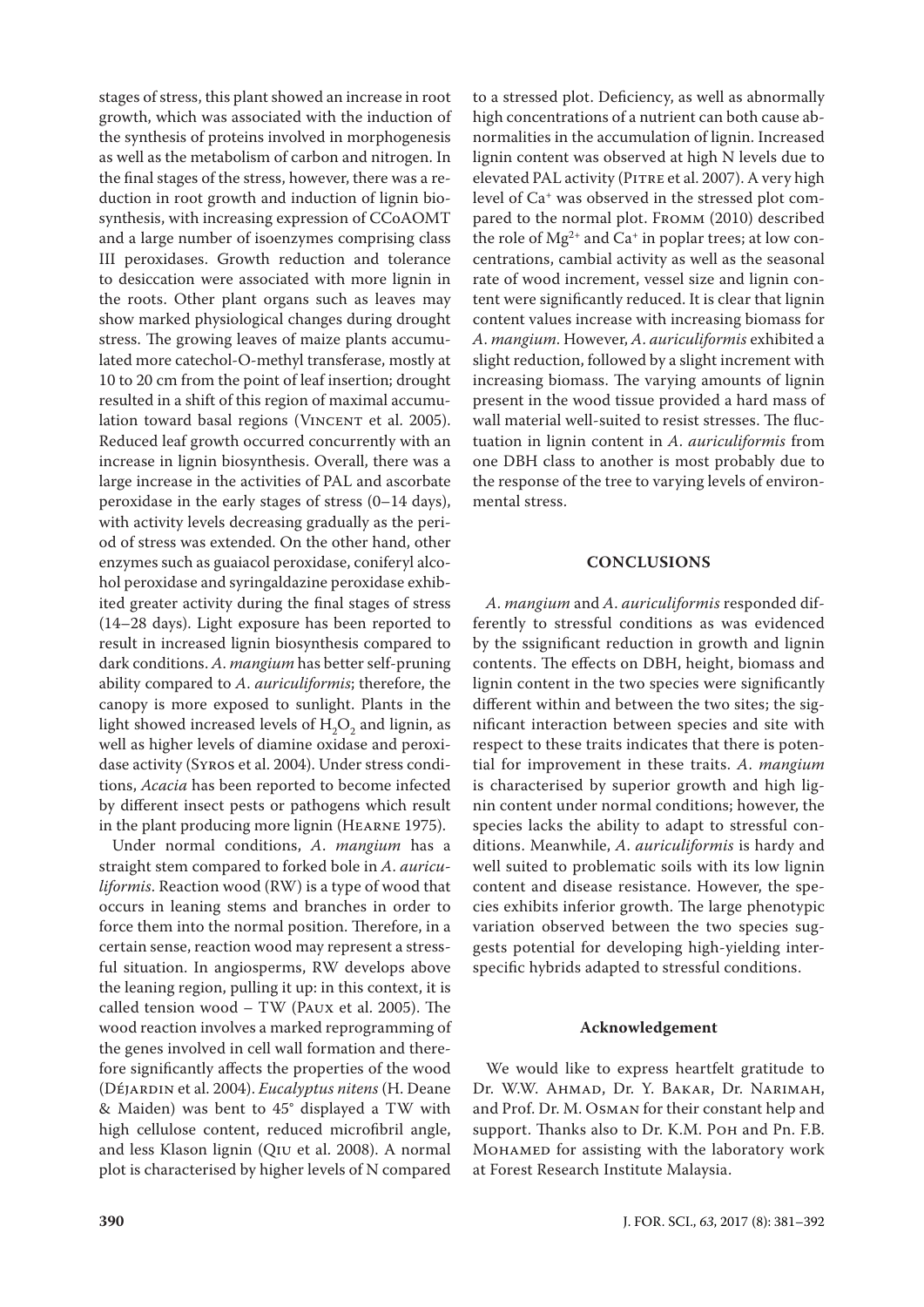### **References**

- Abrams M.D. (1988): Genetic variation in leaf morphology and plant and tissue water relations during drought in *Cercis canadensis* L. Forest Science, 34: 200–207.
- Alvarez S., Marsh E.L., Schroeder S.G., Schachtman D.P. (2008): Metabolomic and proteomic changes in the xylem sap of maize under drought. Plant Cell and Environment, 31: 325–340.
- Amir H.M.S., Miler H.G. (1991): Soil and foliar nutrient composition and their influence on the accumulated basal area of two Malaysian tropical rainforest reserves. Journal of Tropical Forest Science, 4: 127–141.
- Ang L.H., Chan H.T., Darus H.A. (1994): A cost-effective technique for establishment of *Acacia auriculiformis* and *Acacia mangium* on sand tailings. In: Appanah S., Khoo K.C., Chan H.T., Hong L.T. (eds): Proceedings of the International Conference on Forestry and Forest Products Research, Kepong, Nov 1–2, 1993: 270–278.
- Ang L.H., Seel W.E., Millins C. (1999): Microclimate and water status of sand tailings at an ex-mining site in Peninsular Malaysia. Journal of Tropical Forest Science, 11: 157–170.
- Atipanumpai L. (1989): *Acacia mangium*: Studies on the genetic variation in ecological and physiological characteristics of a fast growing plantation tree species. Acta Forestalia Fennica, 206: 1–92.
- Biermann C.J. (1996): Wood chemistry. In: Handbook of Pulping and Papermaking. 2nd Ed. San Diego, Academic Press: 49–56.
- Blake T.J., Yeatman C.W. (1989): Water relations, gas exchange and early growth rates of outcrossed and selfed *Pinus banksiana* families. Canadian Journal of Botany, 67: 1618–1623.
- Brix H. (1981): Effects of thinning and nitrogen fertilization on branch and foliage production in Douglas-fir. Canadian Journal of Forest Research, 11: 502–511.
- CABI (2000): Electronic Forestry Compendium. Wallingford, CABI.
- Chiang V.L., Puumala R.J., Takeuchi H., Eckert R.E. (1988): Comparison of softwood and hardwood kraft pulping. TAPPI Journal, 71: 173–176.
- Coppock R.C. (1986): A comparison of five different types of Corsican pines planting stock at Delamere Forest. Quarterly Journal of Forestry, 80: 165–171.
- Cossalter C., Pye-Smith C. (2003): Fast-wood Forestry: Myths and Realities. Bogor, CIFOR: 50.
- Costa P., Durel C.E. (1996): Time trends in genetic control over height and diameter in maritime pine. Canadian Journal of Forest Research, 26: 1209–1217.
- Coyne P.I., Van Cleve K. (1977): Fertilizer induced morphological and chemical responses of a quaking aspen stand in interior Alaska. Forest Science, 23: 92–102.
- Danjon F. (1995): Observed selection effects on height growth, diameter and stem form in maritime pine. Silvae Genetica, 44: 10–19.
- Déjardin A., Leplé J.C., Lesage-Descauses M.C., Costa G., Pilate G. (2004): Expressed sequence tags from poplar wood tissues – a comparative analysis from multiple libraries. Plant Biology, 6, 55-64.
- Doran J.C. Turnbull J.W. (eds) (1997): Australian Trees and Shrubs: Species for Land Rehabilitation and Farm Planting in the Tropics. Canberra, ACIAR: 384.
- Doyle J.J. (1994): Phylogeny of the legume family: An approach to understanding the origins of nodulation. Annual Review of Ecology and Systematics, 25: 325–349.
- Fan L., Linker R., Gepstein S., Tanimoto E., Yamamoto R., Neumann P.M. (2006): Progressive inhibition by water deficit of cell wall extensibility and growth along the elongation zone of maize roots is related to increased lignin metabolism and progressive stelar accumulation of wall phenolics. Plant Physiology, 140: 603–612.
- Fromm J. (2010): Wood formation of trees in relation to potassium and calcium nutrition. Tree Physiology, 30: 1140–1147.
- Grace J. (1983): Plant-atmosphere Relationships. London, New York, Chapman and Hall: 92.
- Guo D., Mou P., Jones R.H., Mitchell R.J. (2004): Spatio-temporal patterns of soil available nutrients following experimental disturbance in a pine forest. Oecologia, 138: 613–621.
- Hearne D.A. (1975): Trees for Darwin and Northern Australia. Canberra, Australian Government Publishing Service: 130.
- Hendrick R.L., Pregitzer K.S. (1993): The dynamics of fine root length, biomass, and nitrogen content in two northern hardwood ecosystems. Canadian Journal of Forest Research, 23: 2507–2520.
- Hilton G. (1987): Nutrient cycling in tropical rainforests: Implications for management and sustained yield. Forest Ecology and Management, 22: 297–300.
- Husch B., Miller C.I., Beers T.W. (1982): Forest Mensuration. 3rd Ed. New York, John Wiley & Sons, Inc.: 402.
- Hutchings M.J., John E.A. (2004): The effects of environmental heterogeneity on root growth and root/shoot partitioning. Annals of Botany, 94: 1–8.
- Jahan M.S., Ahsan L., Noori A., Quaiyyum M.A. (2008): Process for the production of dissolving pulp from *Trema orientalis* (nalita) by prehydrolysis kraft and soda-ethylenediamine (EDA) process. BioResources, 3: 816–828.
- Kamis A. (1994): Growth of three multipurpose tree species on tin tailings in Malaysia. Journal of Tropical Forest Science, 7: 106–112.
- Kamis A., De Chavez C.G. (1993): Effect of root-wrenching and controlled watering on growth, drought resistance and quality of bare-rooted seedlings of *Acacia mangium*. Journal of Tropical Forest Science, 5: 309–321.
- Kramer P.J. (1983): Water Relations of Plants. New York, Academic Press: 489.
- Manikam D., Srivastava P.B.L. (1980): The growth and response of *Pinus caribaea* mor. var. *hondurensis* bar and golf